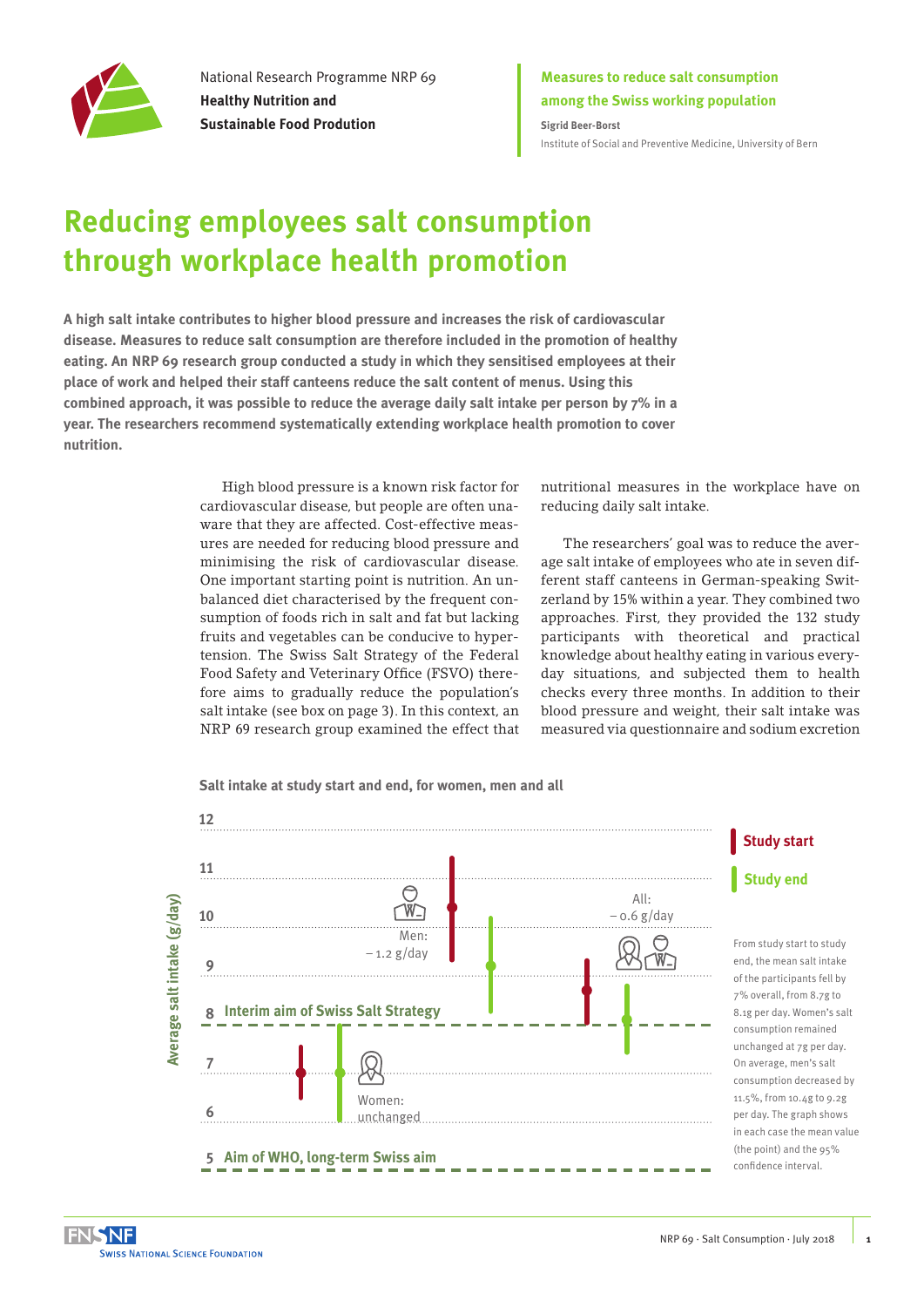in their urine. Second, the researchers intervened in the nutritional environment with a coach supporting the catering teams in taking steps to reduce the salt content of the menus on offer. Following some brief theoretical input, practical measures for preparing healthier food offerings were planned in workshops and tested in daily routine. The aim was for kitchen staff to become more aware of their shared responsibility for the health of their customers. The salt content of the prepared menus was tested in the laboratory.

### **A health-relevant reduction was achieved**

The evaluation showed that at least half of those who participated in the nutrition education programme developed a greater awareness of health, nutrition and their own salt consumption during the study. The average salt intake decreased by 7% during one year, from 8.7g to 8.1g per day. There were, however, clear differences between the sexes. The average reduction for

men was 11.5% (from 10.4g to 9.2g per day), while the average salt intake for women remained unchanged at 7g per day. The reduction in the amount of salt intake was greater when the initial figures were higher. Although the goal of reducing salt intake by 15% was not reached, the nutritional education led to a reduction in average salt intake that was relevant to health.

The catering coaching programme was also able to consolidate the kitchen staff's awareness of the health aspects of nutrition. Although considerably lower quantities of salt were subsequently measured in the menus of some staff canteens, the effect across all of the canteens over the course of one year was negligible. The median salt content for the standard plated menus fell only slightly, from 4.5g to 4.4g per serving. The changes in salt content ranged from -2.4g to +3.2g per serving. It was primarily the organisational conditions in the catering organisations that hampered a substantial continuous reduction in

#### **Recommendations**

# **Swiss quality standards for health-promoting communal catering**

The researchers recommend that workplace health promotion be systematically expanded to include nutrition, thereby supporting healthy eating habits among the population. The following points should be considered:

- 1. Health-promoting communal catering should form an integral part of occupational health management. Supporting measures in the immediate nutritional environment are necessary for the long-term promotion of balanced eating habits among employees. Targeted development and training as well as professional coaching for catering staff can help to institutionalise health-promoting food offerings.
- 2. Partnership between organisations and health or educational institutions support effective health promotion through nutrition, for example by jointly establishing practice-based development and training programmes or nutrition education classes. Support for these tailored measures by corporate management is a prerequisite for success.
- 3. The example of salt consumption shows that dietary risk factors for cardiovascular disease vary greatly from individual to individual, and that there are differences between the sexes. Workplace health promotion measures should therefore take account of the varying needs of employees, and programmes should be designed in an appropriate modular format.
- 4. The national standards for health-promoting communal catering should be implemented across the board, in line with the holistic approach of the Swiss Nutrition Strategy.